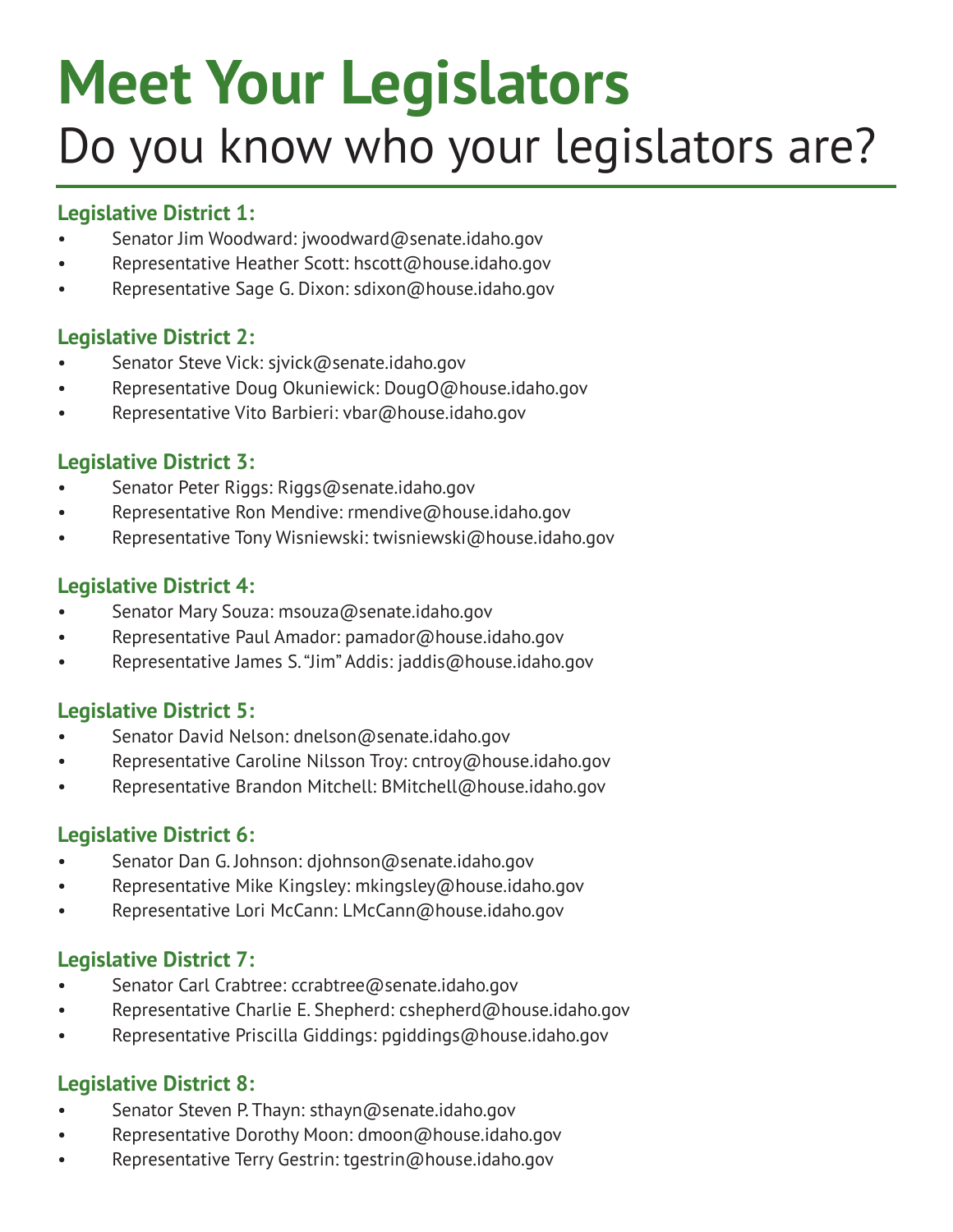# **Legislative District 9:**

- Senator Abby Lee: alee@senate.idaho.gov
- Representative Judy Boyle: jboyle@house.idaho.gov
- Representative Ryan Kerby rkerby@house.idaho.gov

## **Legislative District 10:**

- Senator Jim Rice: jrice@senate.idaho.gov
- Representative Greg Chaney: gchaney@house.idaho.gov
- Representative Julie Yamamoto: JYamamoto@house.idaho.gov

#### **Legislative District 11:**

- Senator Patti Anne Lodge: palodge@senate.idaho.gov
- Representative Scott A. Syme: ssyme@house.idaho.gov
- Representative Tammy Nichols: tnichols@house.idaho.gov

## **Legislative District 12:**

- Senator Todd M. Lakey: tlakey@senate.idaho.gov
- Representative Rick D. Youngblood: ryoungblood@house.idaho.gov
- Representative Bruce D. Skaug: BSkaug@house.idaho.gov

## **Legislative District 13:**

- Senator Jeff Agenbroad: jagenbroad@senate.idaho.gov
- Representative Brent J. Crane: bcrane@house.idaho.gov
- Representative Ben Adams: bAdams@house.idaho.gov

#### **Legislative District 14:**

- Senator C. Scott Grow: sgrow@senate.idaho.gov
- Representative Gayann DeMordaunt: gdemordaunt@house.idaho.gov
- Representative Mike Moyle: mmoyle@house.idaho.gov

# **Legislative District 15:**

- Senator Fred S. Martin: fmartin@senate.idaho.gov
- Representative Codi Galloway: CodiGalloway@house.idaho.gov
- Representative Steve Berch: sberch@house.idaho.gov

#### **Legislative District 16:**

- Senator Grant Burgoyne: gburgoyne@senate.idaho.gov
- Representative John McCrostie: jmccrostie@house.idaho.gov
- Representative Colin Nash: CNash@house.idaho.gov

#### **Legislative District 17:**

- Senator Carrie Semmelroth: csemmelroth@senate.idaho.gov
- Representative John Gannon: jgannon@house.idaho.gov
- Representative Sue Chew: schew@house.idaho.gov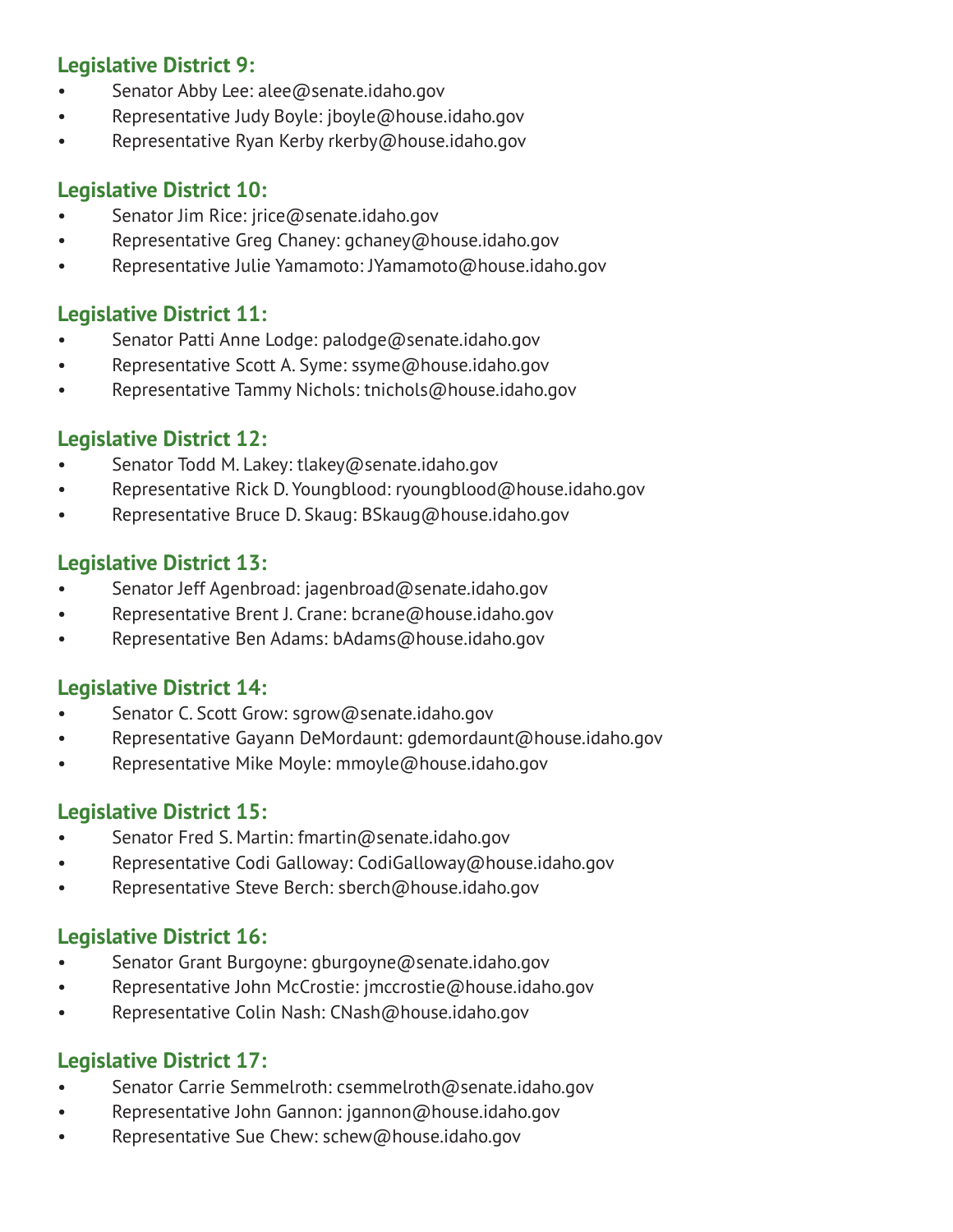# **Legislative District 18:**

- Senator Janie Ward-Engelking: jwardengelking@senate.idaho.gov
- Representative Brooke Green: bgreen@house.idaho.gov
- Representative Ilana Rubel: irubel@house.idaho.gov

#### **Legislative District 19:**

- Senator Melissa Wintrow: mwintrow@senate.idaho.gov
- Representative Chris Mathias: cmathias@house.idaho.gov
- Representative Lauren Necochea: lnecochea@house.idaho.gov

#### **Legislative District 20:**

- Senator Chuck Winder: cwinder@senate.idaho.gov
- Representative James Holtzclaw: jholtzclaw@house.idaho.gov
- Representative Joe Palmer: jpalmer@house.idaho.gov

#### **Legislative District 21:**

- Senator Regina M. Bayer: rbayer@senate.idaho.gov
- Representative Steven Harris: sharris@house.idaho.gov
- Representative Greg Ferch: GFerch@house.idaho.gov

#### **Legislative District 22:**

- Senator Lori Den Hartog: ldenhartog@senate.idaho.gov
- Representative John Vander Woude: jvanderwoude@house.idaho.gov
- Representative Jason A. Monks: jmonks@house.idaho.gov

#### **Legislative District 23:**

- Senator Christy Zito: CZito@senate.idaho.gov
- Representative Matthew "Matt" Bundy: MBundy@house.idaho.gov
- Representative Megan Blanksma: mblanksma@house.idaho.gov

#### **Legislative District 24:**

- Senator Lee Heider: lheider@senate.idaho.gov
- Representative Lance W. Clow: lclow@house.idaho.gov
- Representative Linda Wright Hartgen: Lhartgen@house.idaho.gov

#### **Legislative District 25:**

- Senator Jim L. Patrick: jpatrick@senate.idaho.gov
- Representative Clark Kauffman: ckauffman@house.idaho.gov
- Representative Laurie Lickley: LLickley@house.idaho.gov

#### **Legislative District 26:**

- Senator Michelle Stennett: mstennett@senate.idaho.gov
- Representative Ned Burns: nburns@house.idaho.gov
- Representative Sally Toone: stoone@house.idaho.gov